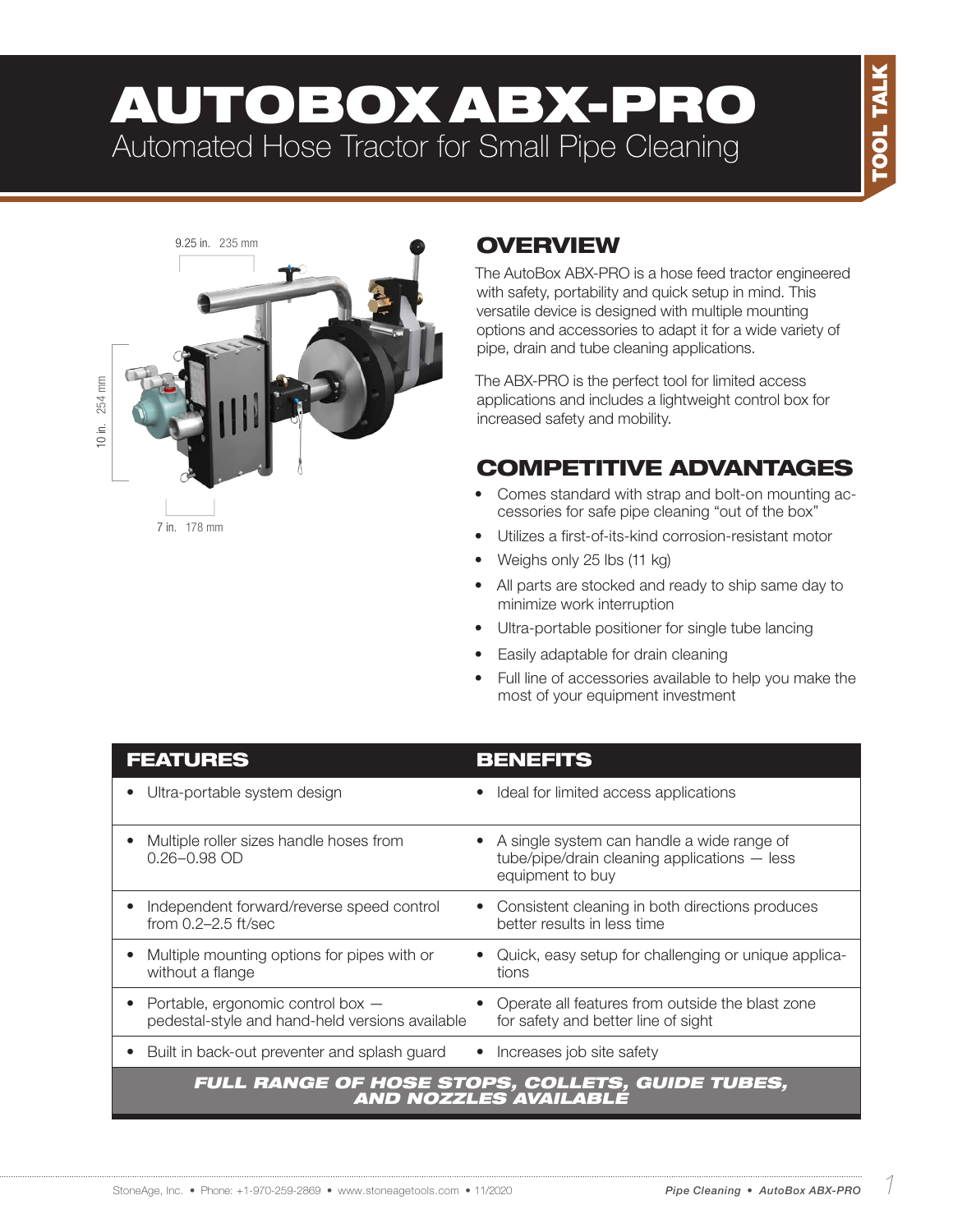

# AUTOBOX ABX-PRO OVERVIEW

### CONSIDERATIONS

- Are you cleaning pipes or exchanger tubes? If cleaning pipes:
	- What size pipe are you cleaning?
	- Will you mount the system to a pipe flange or use a strap mount?
	- Will you require a splash plate?
	- Do you have accessibility limitations that can be aided with a 45° snout?

If cleaning exchangers:

- What is the size/diameter of the exchanger?
- What is the tube length and ID?
- How will you mount the positioer to the exchanger? *Standard and clamp mounts available.*
- Does the exchanger have a channel head? *Depth will determine length of guide tubes.*
- Are you cleaning the tube face? *Face cleaning attachment available.*

#### OTHER INFORMATION

The AutoBox ABX-PRO is well suited for use with Beetle and 2" Badger tools.

### TOOL SPECIFICATIONS

| <b>MODEL</b>                                                               | ABX-PRO                     |  |  |
|----------------------------------------------------------------------------|-----------------------------|--|--|
| <b>Pipe Size</b>                                                           | $2-8$ in. $51-203$ mm       |  |  |
| <b>Feed Rate</b>                                                           | 1.0-32 in/sec $25-813$ mm/s |  |  |
| <b>Hose Size</b>                                                           | $0.26 - 0.98$ OD            |  |  |
| 7 in. x 9.25 in. x 10 in.<br><b>Dimensions</b><br>178 mm x 235 mm x 254 mm |                             |  |  |
| Weight                                                                     | 25 lb 11.3 kg               |  |  |

*Visit our website for tool resources including operation and maintenance videos:* 

WWW.STONEAGETOOLS.COM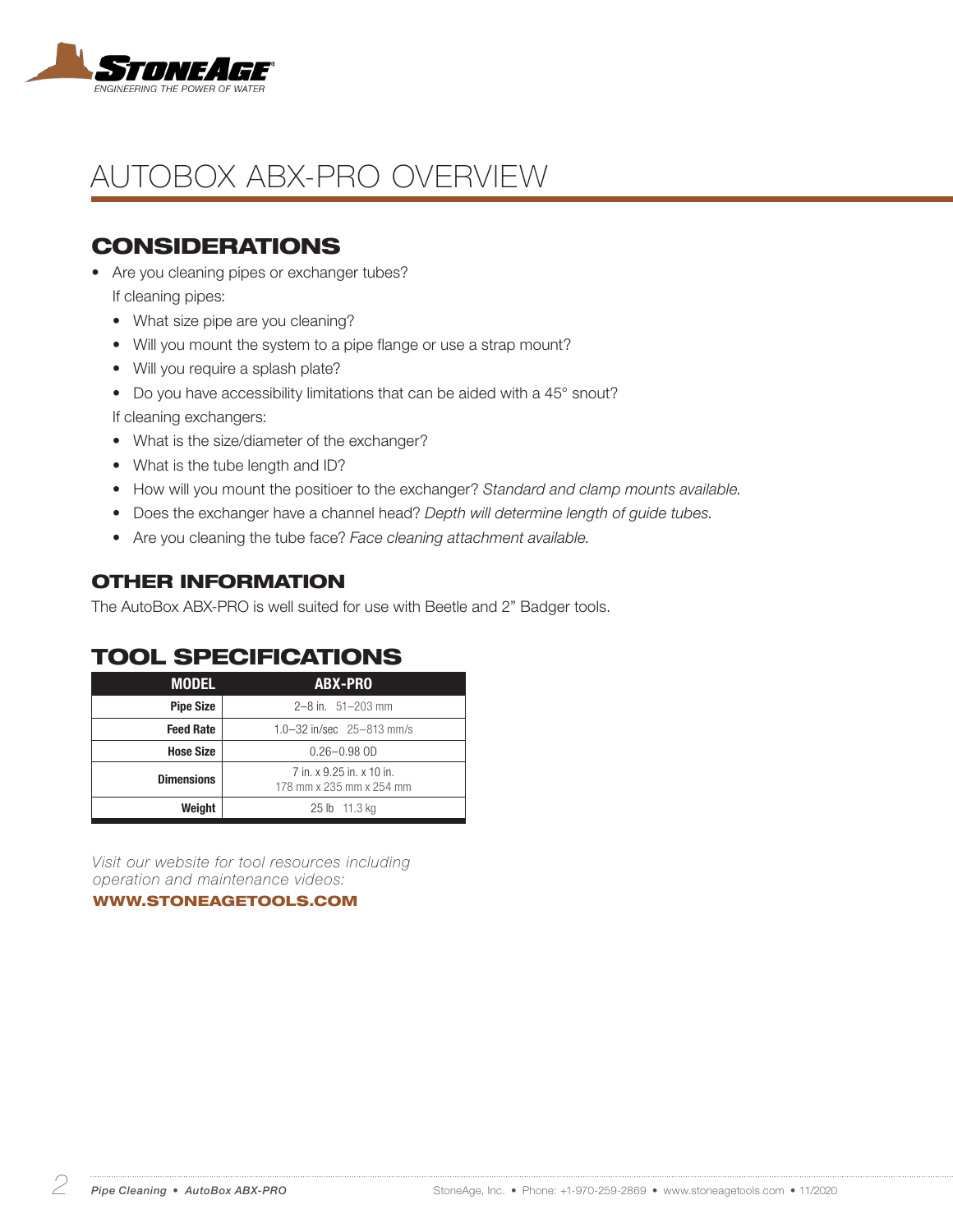

A complete AutoBox ABX-PRO configuration includes the following components:

- 1. Hose tractor assembly
- 2. Hose stop collet of appropriate size
- 3. Control box

#### The following items may also be requested:

- Additional roller and collet sizes
- Snout options
- Splash plates or flange mount options
- Positioner for exchanger cleaning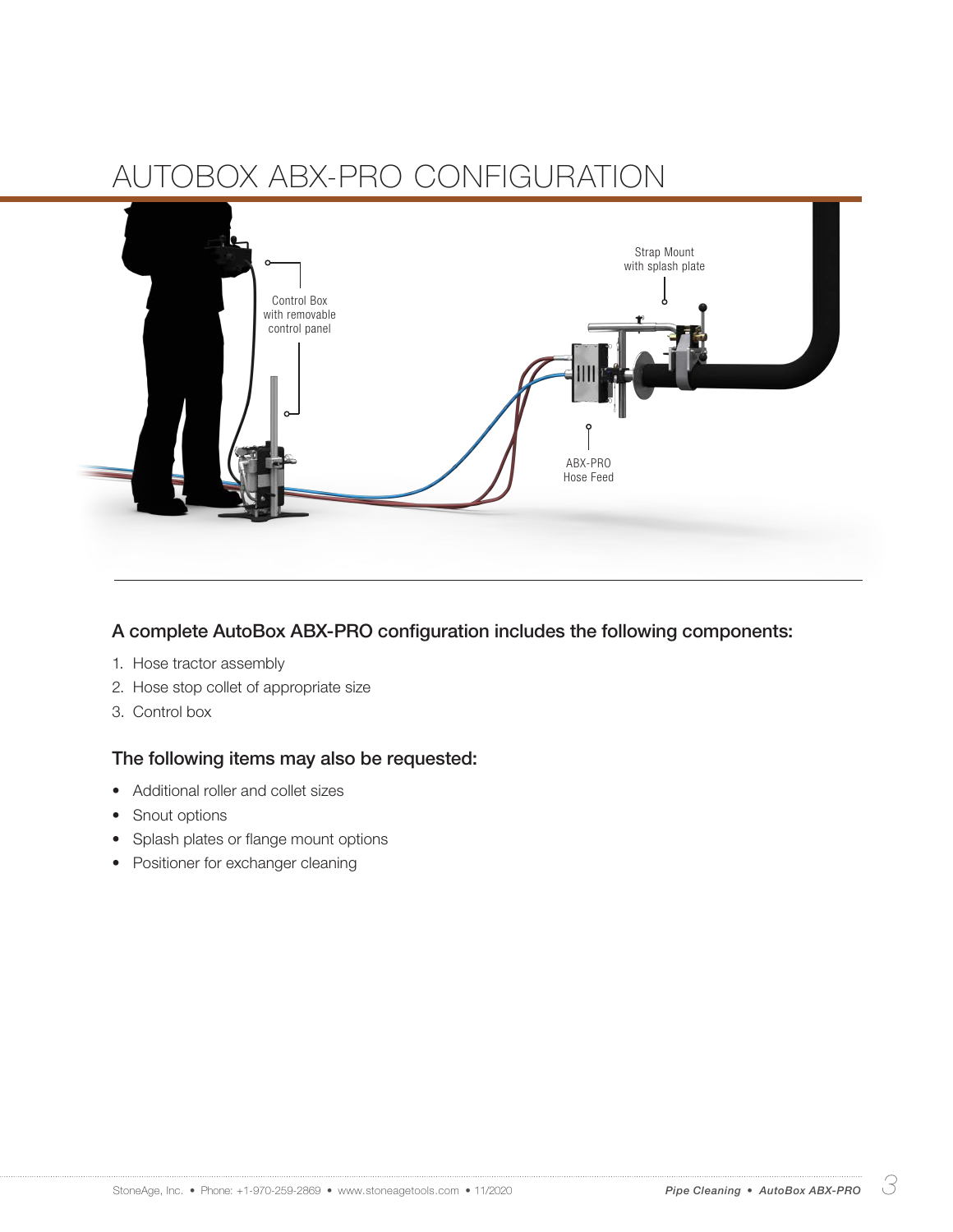

## TUBE CLEANING PACKAGES

StoneAge offers complete packages for the AutoBox ABX-PRO that include a ProPositioner and component parts for effective exchanger cleaning, delivered in a portable job box.

The ultra-portable ProPositioner utilizes 2.5-inch (64 mm) rail components and can be mounted to a variety of heat exchanger tube bundles.

Standard rail length is 3.75 ft (1.14 m) and can be extended to a maximim total length of 5 ft (1.52 m).



ProPositioner

## BASIC PACKAGE \**AUTO-PROP-PKG**

The AUTO-PROP-PKG is a basic package that includes the **ABX-PRO tractor with ProPositioner and** essential component parts for exchanger cleaning.

| <b>QTY</b> | <b>DESCRIPTION</b>                                                                | <b>PART ID</b>  |  |
|------------|-----------------------------------------------------------------------------------|-----------------|--|
|            | AutoBox ABX-PRO (ProDrive) Tractor Assy, 20-1 (.46 roller installed)              | ABX-PRO         |  |
|            | Hose Stop Adaptor                                                                 | <b>BOP 048</b>  |  |
|            | ProPositioner Assembly                                                            | <b>PROP-300</b> |  |
|            | Control Box, ProPositioner                                                        | CB-PROP-?       |  |
|            | Kit, Collet-Roller-Hose Stop w/Case                                               | <b>GPT 106</b>  |  |
|            | Guide Tube Kit, 12 Inch, BN9.5-BN18<br><b>PROP 490-S</b>                          |                 |  |
|            | AutoPack ProPositioner Chest                                                      | GPT 070-PROP    |  |
|            | Magnet Graphic, Visual Aide for Auto-PROP Parts                                   | <b>PL 198</b>   |  |
|            | Industry Best Practices for the use of HP Waterjetting Equipment<br><b>PL 310</b> |                 |  |
|            | Binder, AUTO-PROP                                                                 | <b>PL 678</b>   |  |

? Specify desired Control Box option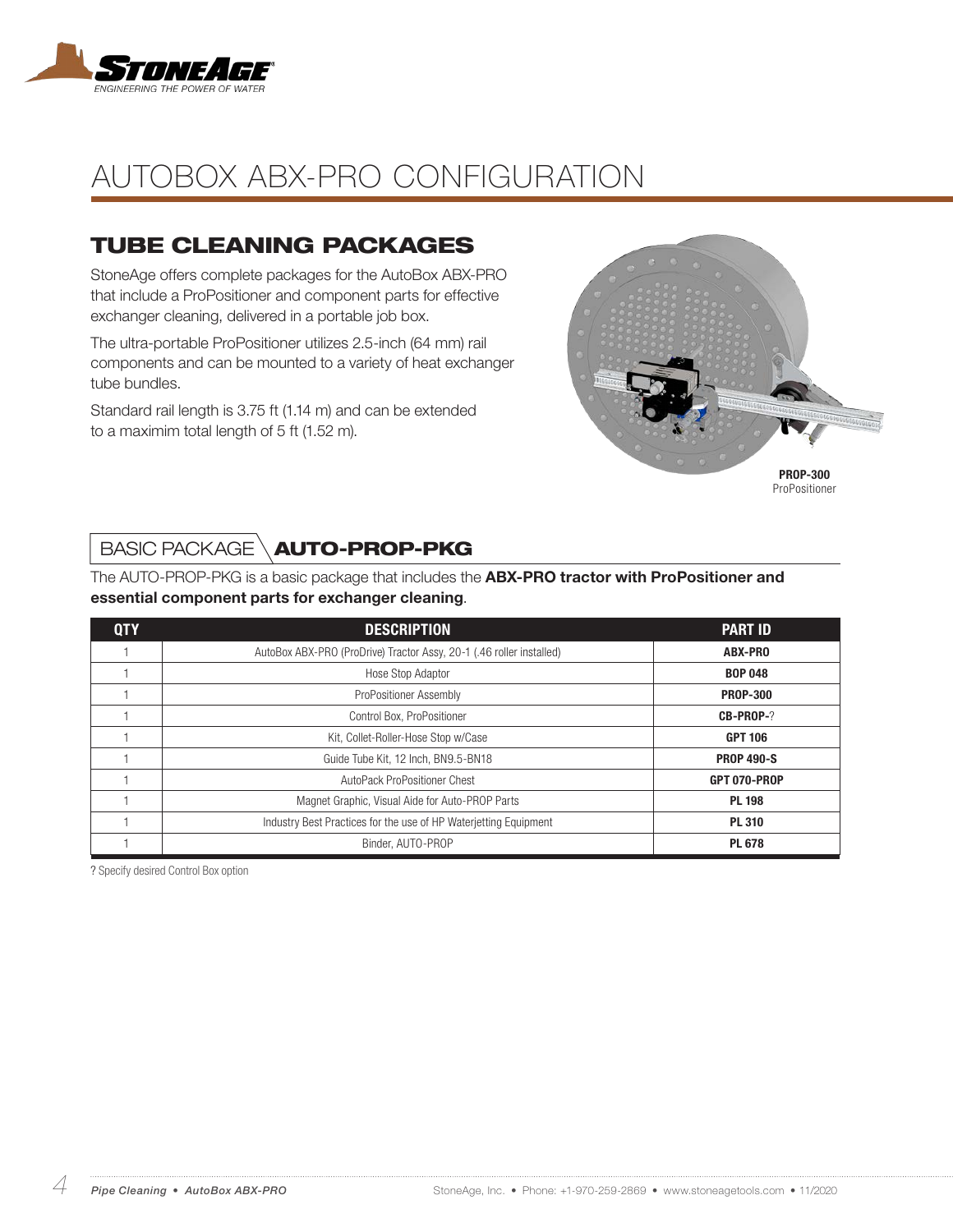# COMPLETE PACKAGE \**AUTO-PROP-1-PKG**

The AUTO-PROP-1-PKG is a complete package that includes the **ABX-PRO tractor with ProPositioner and** all component parts for exchanger cleaning.

| <b>QTY</b>     | <b>DESCRIPTION</b>                                                   | <b>PART ID</b>    |  |
|----------------|----------------------------------------------------------------------|-------------------|--|
|                | AutoBox ABX-PRO (ProDrive) Tractor Assy, 20-1 (.46 roller installed) | <b>ABX-PRO</b>    |  |
|                | Hose Stop Adaptor                                                    | <b>BOP 048</b>    |  |
|                | ProPositioner Assembly                                               | <b>PROP-300</b>   |  |
|                | Control Box, ProPositioner                                           | <b>CB-PROP-?</b>  |  |
|                | Kit, Collet-Roller-Hose Stop w/Case                                  | <b>GPT 106</b>    |  |
|                | Guide Tube Kit, 12 Inch, BN9.5-BN18                                  | <b>PROP 490-S</b> |  |
|                | Guide Tube Kit, 12 Inch, BN24-BN33                                   | <b>PROP 490-L</b> |  |
|                | Rail Mount Assembly<br><b>PROP 470</b>                               |                   |  |
|                | <b>Quick Clamp Assembly</b>                                          | <b>PROP 518</b>   |  |
|                | Box Rail Extention, 3.75 ft, w/round holes<br>BR 002-3.75-001        |                   |  |
|                | 2.5" Box Rail Extension Kit, Slotted, 1.33 ft                        | PROP 580-1.33-001 |  |
|                | Shotgun Mount Assembly                                               | <b>PROP 480</b>   |  |
|                | Hardline Collet, 9/16 Lance (2 peice halves)<br>LWP 560-56           |                   |  |
| $\overline{c}$ | Tool Bag, 18in                                                       | <b>GPT 310</b>    |  |
|                | AutoPack ProPositioner Chest<br>GPT 070-PROP                         |                   |  |
|                | <b>PL 198</b><br>Magnet Graphic, Visual Aide for Auto-PROP Parts     |                   |  |
|                | Industry Best Practices for the use of HP Waterjetting Equipment     | <b>PL 310</b>     |  |
|                | Binder, AUTO-PROP<br><b>PL 678</b>                                   |                   |  |

? Specify desired Control Box option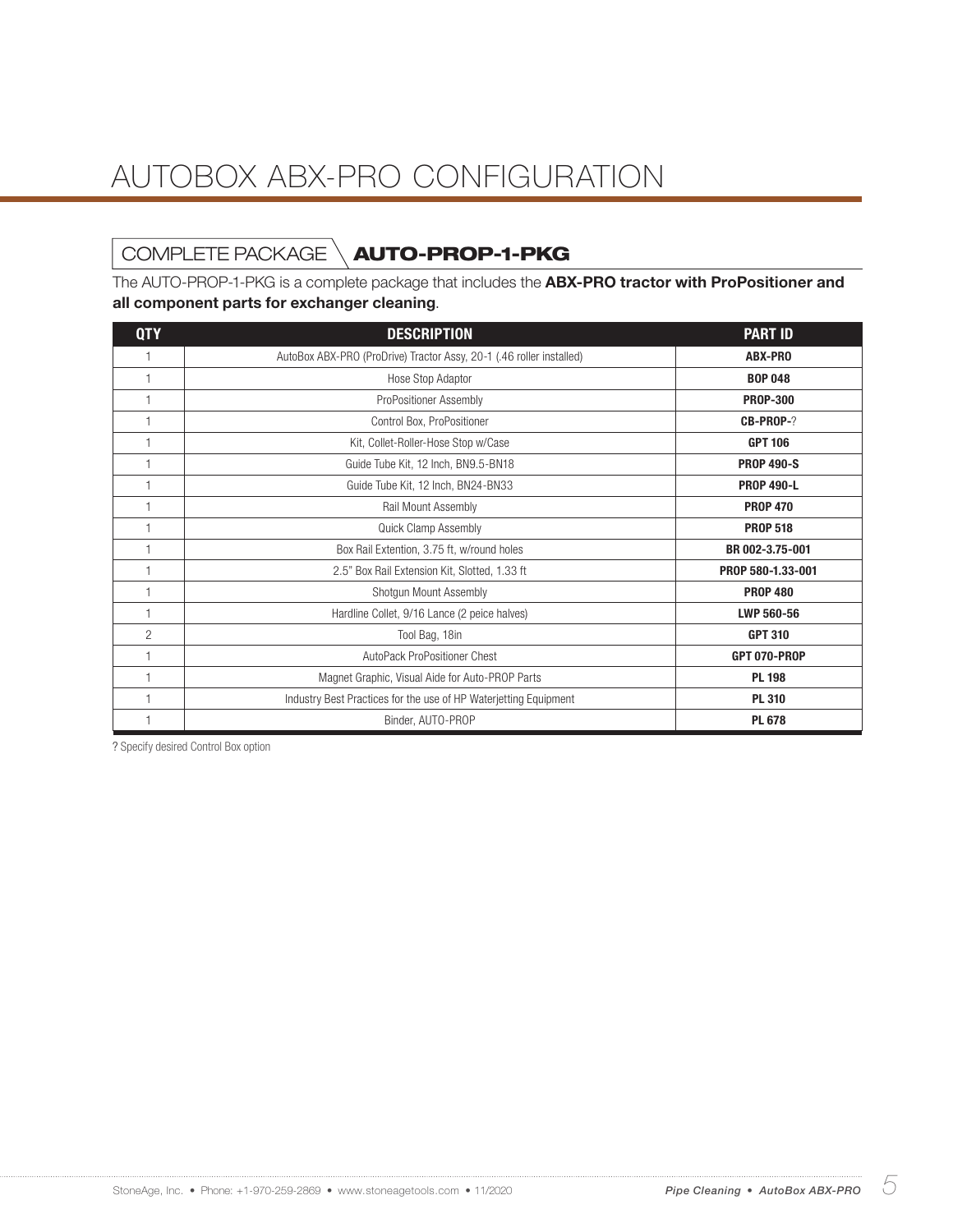

## ACCESSORY PACKAGES FOR TUBE CLEANING

Accessory packages allow you to easily add functionality to your AutoBox ABX-PRO tractor as required.

### PROPOSITIONER PACKAGE PART ID  $\setminus$  **PROP-PKG**

The PROP-PKG package adds the **ProPositioner** for customers who already own an AutoBox ABX-PRO tractor.

| <b>QTY</b> | <b>DESCRIPTION</b>         | <b>PART ID</b>   |
|------------|----------------------------|------------------|
|            | ProPositioner Assembly     | <b>PROP-300</b>  |
|            | Control Box, ProPositioner | <b>CB-PROP-?</b> |
|            | Hose Stop Adaptor          | <b>BOP 048</b>   |

? Specify desired Control Box option

## TUBE CLEANING PACKAGE PART ID  $\setminus$  PRO-675-PKG

The PRO-675-PKG includes guide tubes and safety stops for safe and efficient tube cleaning with the AutoBox ABX-PRO.

| <b>QTY</b> | <b>DESCRIPTION</b>               | <b>PART ID</b>    |
|------------|----------------------------------|-------------------|
|            | Guide Tube Collet Block Assembly | <b>BOP 035-16</b> |
|            | Hose Stop Adaptor                | <b>BOP 048</b>    |
|            | Guide Tube (Size and Length)     | <b>ABX ???-16</b> |
|            | Hose Stop, Collet Style          | FF 121-???        |
|            | Hose Stop, Clamp Style           | HS 121-???        |

??? Specify desired Hose Stop size or Guide Tube size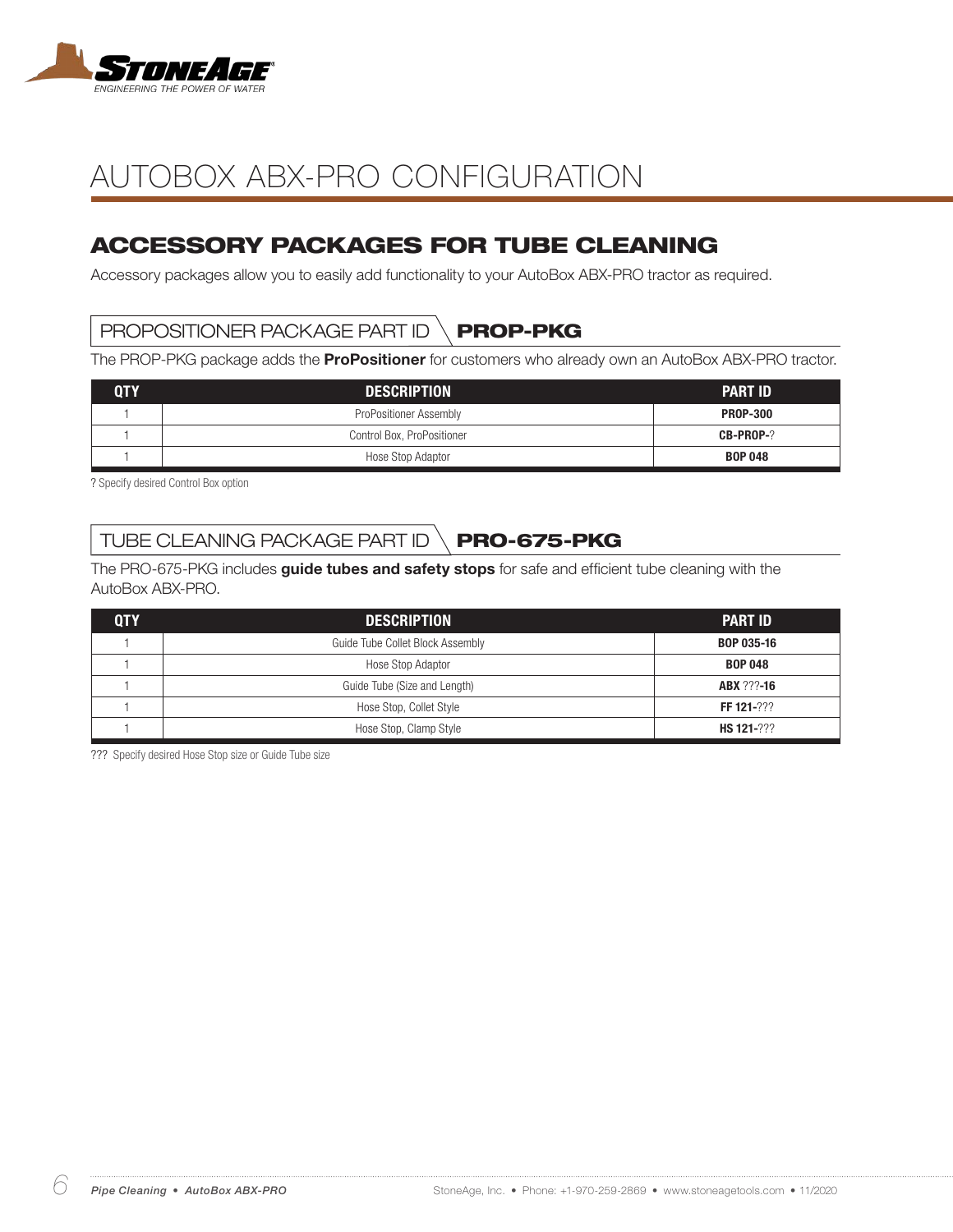## PIPE CLEANING PACKAGES

StoneAge offers AutoBox ABX-PRO packages for safe, effective pipe and drain cleaning. Packages are delivered in a portable job box for convenient tool storage in the field.

## COMPLETE PACKAGE \**AUTO-PRO-PKG**

The AUTO-PRO-PKG is a complete package that includes the **ABX-PRO tractor and all available sizes of** component parts for pipe and drain cleaning in a portable job box.

| <b>QTY</b>   | <b>DESCRIPTION</b>                                                    | <b>PART ID</b>    |  |
|--------------|-----------------------------------------------------------------------|-------------------|--|
| 1            | Guide Tube, .459ID, 16"/406.4mm L (BN9.5)                             | ABX 115-16        |  |
| $\mathbf{1}$ | Guide Tube, .546ID, 16in/406.4mm L (BN13)                             | ABX 116-16        |  |
| $\mathbf{1}$ | Guide Tube, .674ID, 16in/406.4mm L (BN15)                             | ABX 117-16        |  |
| $\mathbf{1}$ | Guide Tube, .745 ID, 16in/406.4mm L (BN18)                            | <b>ABX 119-16</b> |  |
| $\mathbf{1}$ | Guide Tube, 1.010 ID, 16in/406.4mm L (BN24)                           | ABX 125-16        |  |
| $\mathbf{1}$ | Guide Tube, 1.120 ID, 16in/406.4mm L (BN27/BN24)                      | ABX 126-16        |  |
| $\mathbf{1}$ | Guide Tube, 1.380 ID, 16in/203.2mm L (BN33)                           | <b>ABX 127-16</b> |  |
| $\mathbf{1}$ | AutoBox ABX-PRO (ProDrive) Tractor Assy, 20-1 (.46 roller installed)  | ABX-PRO           |  |
| $\mathbf{1}$ | Quarter Plate Assy, 2in-4in                                           | BOP 010-2-4-QTR   |  |
| $\mathbf{1}$ | Flange Mount Plate Assy, 4in-8in                                      | BOP 010-4-8       |  |
| $\mathbf{1}$ | Weldment, Splash Plate                                                | <b>BOP 012</b>    |  |
| $\mathbf{1}$ | Collet Block Assembly                                                 | <b>BOP 030</b>    |  |
| $\mathbf{1}$ | Guide Tube Collet Block Assy (Fin Fan - does not include guide tubes) | BOP 035-16        |  |
| $\mathbf{1}$ | Hose Stop Adaptor                                                     | <b>BOP 048</b>    |  |
| $\mathbf{1}$ | <b>Strap Mount Assembly</b>                                           | <b>BOP 050</b>    |  |
| $\mathbf{1}$ | Tube, Snout, SS, 1.75 x 6in                                           | BOP 081-6         |  |
| $\mathbf{1}$ | Snout Tube, Galvanized, 1.75 x R9 x 45deq                             | BOP 082-9-45      |  |
| $\mathbf{1}$ | Snout Tube and Cam Lock                                               | <b>BOP 085-K</b>  |  |
| $\mathbf{1}$ | Snout Tube and Cam Lock<br><b>BOP 086-K</b>                           |                   |  |
| $\mathbf{1}$ | Adapter Kit, CB-ABX-PRO-LWP                                           | <b>CB 870-K</b>   |  |
| $\mathbf{1}$ | Autobox ABX-PRO Control Box Assy, Side Latch                          | CB-ABX-PRO-100-S  |  |
| $\mathbf{1}$ | AutoPack ABX-PRO chest<br>GPT 063-APP-001                             |                   |  |
| $\mathbf{1}$ | <b>Toolbox Assembly</b><br><b>GPT 105</b>                             |                   |  |
| $\mathbf{1}$ | Kit, Collet-Roller-Hose Stop w/Case                                   | <b>GPT 106</b>    |  |
| $\mathbf{1}$ | Tool Bag, 18in                                                        | <b>GPT 310</b>    |  |
| $\mathbf{1}$ | Magnet Graphic, Visual Aide for AutoPack-PRO Parts                    | <b>PL 190</b>     |  |
| $\mathbf{1}$ | Binder, AUTO-PRO                                                      | PL 634            |  |
| $\mathbf{1}$ | ProDrain Assembly w/Lanyard Assy                                      | PR0-700-V2        |  |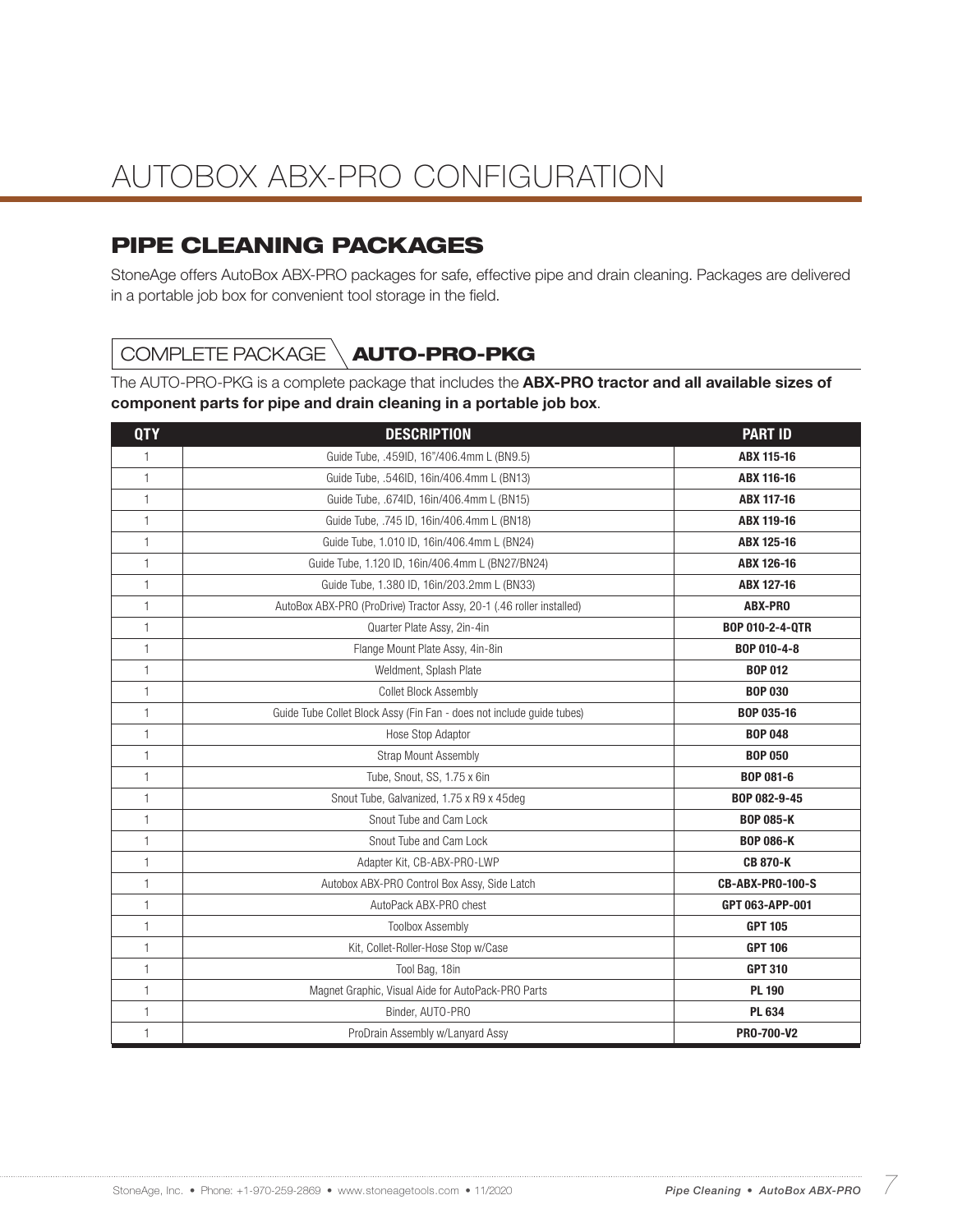

# BASIC PACKAGE  $\setminus$  ABX-PRO-PKG

StoneAge offers a basic package that includes the ABX-PRO tractor, control box, and safety components for pipe cleaning. Positioner not included.

| 0TY | <b>DESCRIPTION</b>                                                   | <b>PART ID</b>          |
|-----|----------------------------------------------------------------------|-------------------------|
|     | AutoBox ABX-PRO (ProDrive) Tractor Assy, 20-1 (.46 roller installed) | ABX-PRO                 |
|     | Collet Block Assembly                                                | <b>BOP 030</b>          |
|     | Control Box, ABX-PRO, Pedestal or Side Latch                         | <b>CB-ABX-PRO-100-?</b> |
|     | Hose Stop, Collet Style                                              | FF 121-22               |
|     | ABX-PRO-PKG Attention Sheet                                          | <b>PL 651</b>           |

? Specify desired Control Box option

?? Specify desired Hose Stop size

## ACCESSORY PACKAGES FOR PIPE CLEANING

Accessory packages allow you to easily add functionality to your AutoBox ABX-PRO tractor as required.

## PIPE CLEANING PACKAGE PART ID  $\setminus$  PRO-670-PKG

Ideal for current owners of the ABX-PRO, the PRO-670-PKG includes mounting options, backout prevention, splash guards, and flexible snout for efficient pipe cleaning.

| <b>QTY</b>     | <b>DESCRIPTION</b>                                     | <b>PART ID</b>         |  |
|----------------|--------------------------------------------------------|------------------------|--|
|                | Quarter Plate Assy, 2in-4in                            | <b>BOP 010-2-4-0TR</b> |  |
|                | Weldment, Splash Plate                                 | <b>BOP 012</b>         |  |
|                | <b>Strap Mount Assembly</b>                            | <b>BOP 050</b>         |  |
|                | Tube, Snout, SS, 1.75 x 6in                            | <b>BOP 081-6</b>       |  |
| $\mathfrak{p}$ | Tube, Snout, Alum, 1.75 x 1.25 NPT Male                | <b>BOP 084</b>         |  |
|                | Cam Lock 1.25 x 1.25 NPT Female                        | <b>BOP 085</b>         |  |
|                | Cam Lock 1.25 Male x 1.25 NPT Female<br><b>BOP 086</b> |                        |  |
|                | Snout, Corrugated, 1.25 Camlocks, 7ft                  | BOP 090-7-001-K        |  |

## DRAIN CLEANING PACKAGE PART ID  $\setminus$  PRO-700-PKG

The PRO-700-PKG adapts the ABX-PRO for hands-free drain cleaning.

| QTY | <b>DESCRIPTION</b>               | <b>PART ID</b>     |
|-----|----------------------------------|--------------------|
|     | ProDrain Assembly w/Lanyard Assy | <b>PRO-700-PKG</b> |
|     | Hose Stop, Collet Style          | FF 121-???         |

??? Specify desired Hose Stop size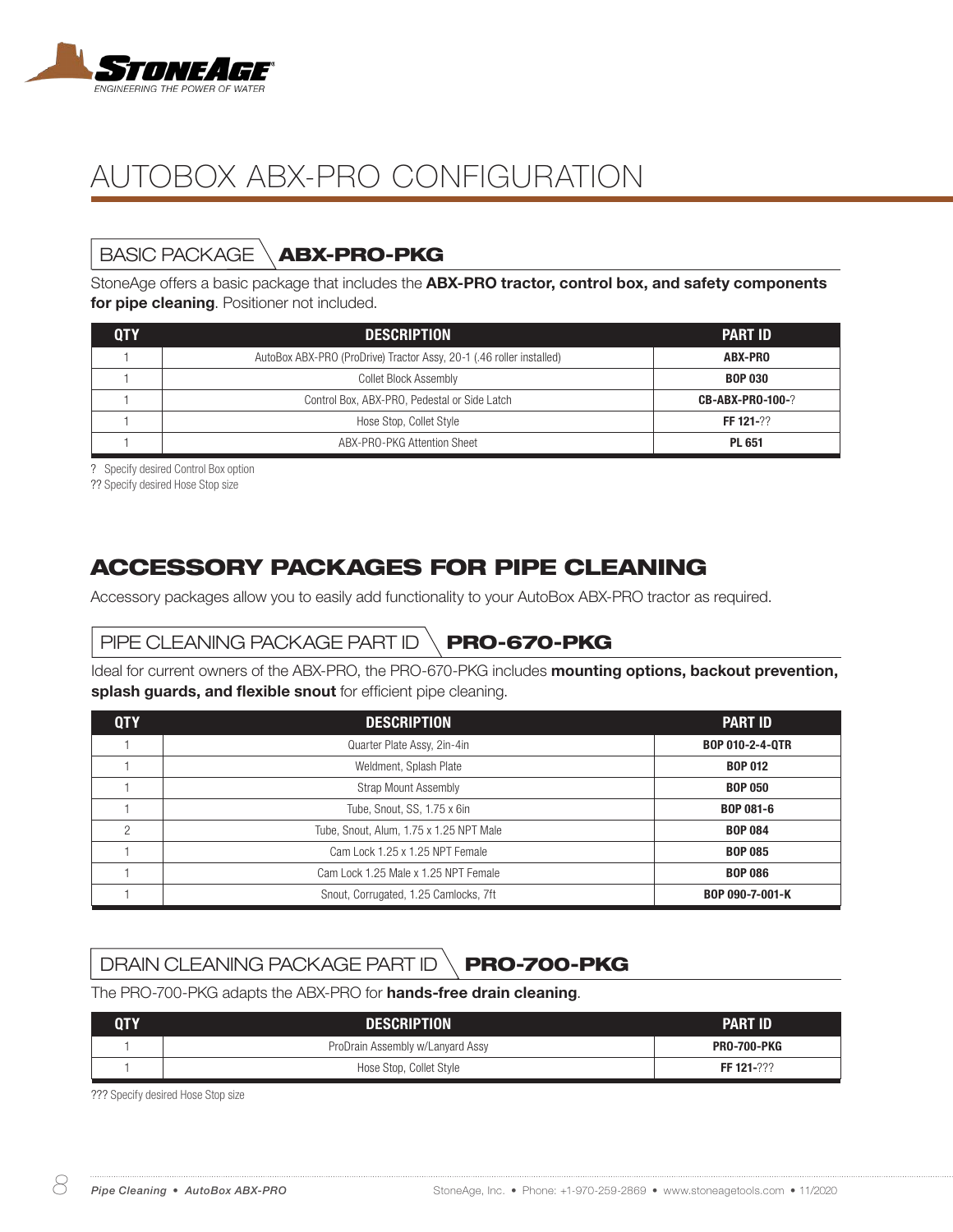## **PACKAGE OPTIONS**

The following options are available to customize your AutoBox ABX-PRO packages or add additional functionality to your equipment.

#### **Hose Stop Options**

The AutoBox ABX-PRO hose feed assembly comes installed with 2 x 0.46 rollers. Additional sizes can be ordered separately or in kits of two. Hose stops are required safety mechanisms and come in collet and clamp styles. The hose OD determines the sizes needed to interface with the hose selected.







#### **HOSE STOP CLAMPS HOSE STOP COLLETS ROLLERS**

| <b>PRO 174-XX</b><br><b>ROLLERS</b>             | <b>HOSE OD</b>                                             | <b>RUBBER</b><br><b>COATED</b>                   |                           | <b>PARKER</b><br><b>SPIRSTAR</b>             | <b>BACK OUT PREVENTION</b>      |                                                                   | <b>HOSE STOP SIZE</b> | <b>HOSE STOP</b><br><b>PART NUMBER</b> |              |
|-------------------------------------------------|------------------------------------------------------------|--------------------------------------------------|---------------------------|----------------------------------------------|---------------------------------|-------------------------------------------------------------------|-----------------------|----------------------------------------|--------------|
|                                                 |                                                            | I.D.                                             | 0.D.                      |                                              |                                 | <b>COLLET SIZE</b>                                                | <b>COLLET</b>         |                                        |              |
|                                                 |                                                            |                                                  |                           | 3/2                                          | 2240D-02                        | 0.297 in. / 7.5 mm                                                | FF 121-297            | .27-.34 / 7-9 mm                       | HS 121-27-34 |
| PRO 174-34<br>Ø 0.34 IN.                        | $0.26 - 0.38$ IN.<br>$(7 \, \text{mm} - 10 \, \text{mm})$  |                                                  |                           | 3/4.4/2                                      | 2240D-025.2440D-02              | 0.328 in. / 8.0 mm                                                | FF 121-328            | $.27 - 34 / 7 - 9$ mm                  | HS 121-27-34 |
|                                                 |                                                            |                                                  |                           | 3/6, 5/2                                     | 2240D-03                        | 0.406 in. / 10.0 mm                                               | FF 121-406            | .34-.42 / 9-11 mm                      | HS 121-34-42 |
|                                                 |                                                            |                                                  |                           | 4/4                                          | 2448D-025                       | 0.438 in. / 11.0 mm                                               | FF 121-438            | .34-.42 / 9-11 mm                      | HS 121-34-42 |
| PRO 174-46                                      | $0.39 - 0.50$ IN.                                          |                                                  |                           | 4/6, 5/4, 6/2                                | 2240D-04                        | 0.460 in. / 12.0 mm                                               | FF 121-460            | .42-.50 / 11-13 mm                     | HS 121-42-50 |
| $0.46$ IN.                                      | $(10 \text{ mm} - 13 \text{ mm})$                          | N/A                                              |                           |                                              | 2640D-025, 2740D-03             | 0.484 in. / 12.0 mm                                               | FF 121-484            | .42-.50 / 11-13 mm                     | HS 121-42-50 |
|                                                 |                                                            |                                                  |                           | 6/4                                          | 2440D-04                        | 0.516 in. /13.0 mm                                                | FF 121-516            | .50-.56 / 13-14 mm                     | HS 121-50-56 |
|                                                 |                                                            |                                                  |                           | 5/6, 8/2                                     | 2240D-05, 2740D-03              | 0.547in. / 14.0 mm                                                | FF 121-547            | .50-.56 / 13-14 mm                     | HS 121-50-56 |
| PRO 174-58<br>$(13$ mm - $15$ mm)<br>$0.58$ IN. | $0.51 - 0.61$ IN.                                          |                                                  |                           | 8/4                                          |                                 | 0.594 in. / 15.0 mm                                               | FF 121-594            | .56-.61 / 14-16 mm                     | HS 121-56-61 |
|                                                 |                                                            |                                                  |                           |                                              | 2440D-05                        | 0.625 in. / 16.0 mm                                               | FF 121-625            | .56-.61 / 14-16 mm                     | HS 121-56-61 |
| PRO 174-67<br>Ø 0.67 IN.                        | $0.63 - 0.71$ IN.<br>$(16$ mm - $18$ mm)                   | .25"<br>.69"<br>$(18$ mm $)$<br>$(6 \text{ mm})$ |                           | 6/6H                                         | 2740D-03, 2748D-05,<br>2749D-05 | STONEAGE RECOMMENDS USING EITHER A<br>BOP 010-4-8 OR BOP 010-9-18 |                       |                                        |              |
| PRO 174-76<br>Ø 0.76 IN.                        | $0.72 - 0.80$ IN.<br>$(18$ mm - 20 mm)                     | .375"<br>$(10 \text{ mm})$                       | .80"<br>$(20 \text{ mm})$ | 6 mm UHP, 8 /6 UHP.<br>8/6 UHP-X, 10/4, 13/2 | 2840D-05, 2440N-06              | WITH THESE LARGER SIZE HOSES                                      |                       |                                        |              |
| PRO 174-85<br>Ø 0.85 IN.                        | $0.81 - 0.89$ IN.<br>$(20 \, \text{mm} - 23 \, \text{mm})$ |                                                  |                           | 13/2 WR                                      | 2380N-08.2440N-08               |                                                                   |                       |                                        |              |
| PRO 174-94<br>Ø 0.94 IN.                        | $0.90 - 0.98$ IN.<br>$(23 \, \text{mm} - 25 \, \text{mm})$ | .5 <sup>n</sup><br>$(13$ mm)                     | 91"<br>$(23$ mm $)$       |                                              |                                 |                                                                   |                       |                                        |              |

The table below describes recommended rollers, collets and clamps for common hose sizes:

| <b>PART ID</b> | <b>DESCRIPTION</b>                         |
|----------------|--------------------------------------------|
| <b>PRO 621</b> | Kit (Standard), Collets, (1ea. 297 - .516) |
| <b>PRO 622</b> | Kit (Extended), Collets, (1ea. 297 - .625) |

#### **Collet Kits Collet Kits Guide Tube Collet Block Options**

| PART ID           | <b>DESCRIPTION</b>                          |
|-------------------|---------------------------------------------|
| <b>BOP 035-8</b>  | Guide Tube Collet Block Assy (Tube Bundles) |
| <b>BOP 035-16</b> | Guide Tube Collet Block Assy (Fin Fan)      |

Guide tubes not included. See below for guide tube options.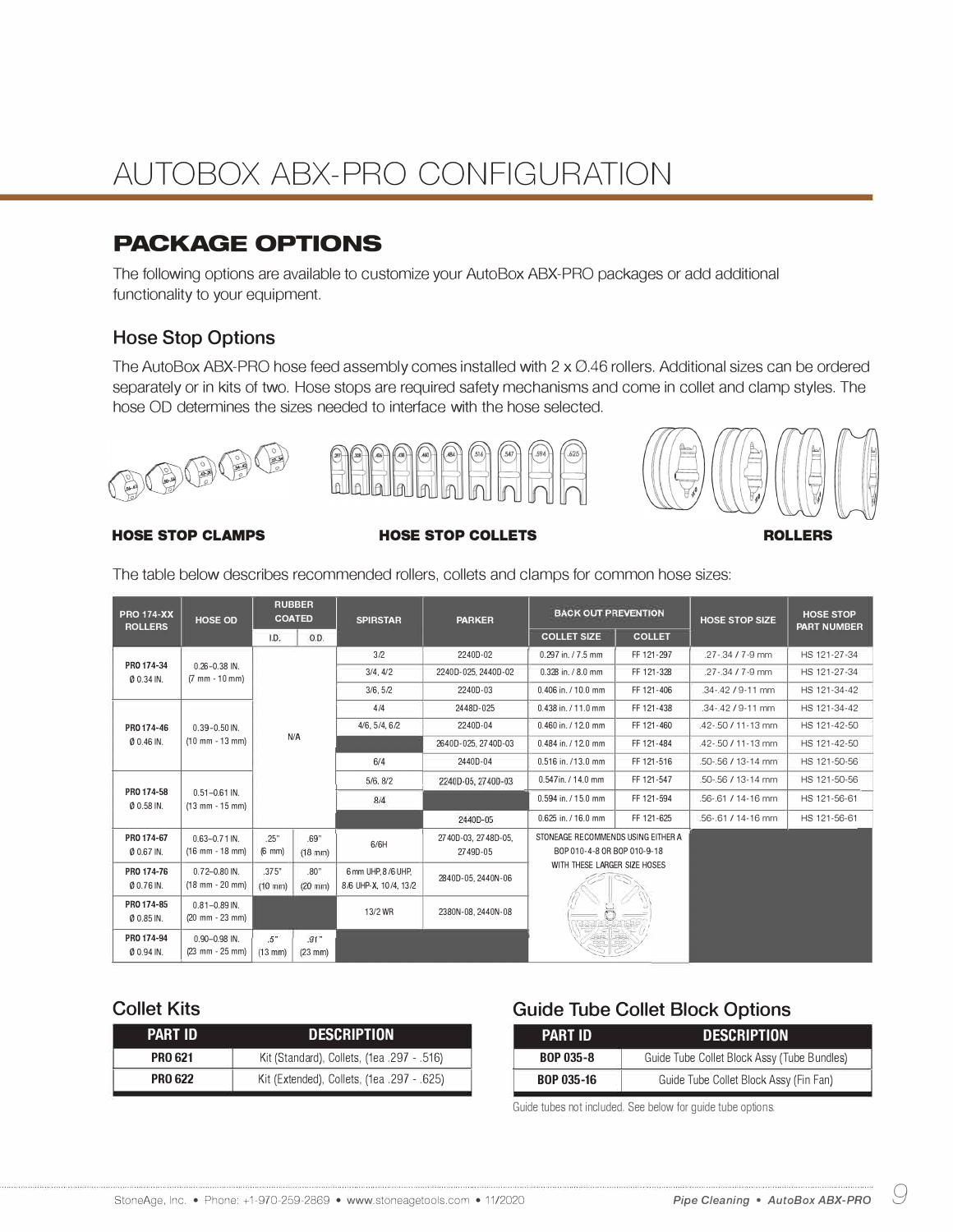

#### **Roller Kits**

| <b>PART ID</b> | <b>DESCRIPTION</b>                          |
|----------------|---------------------------------------------|
| PRO 174-34-K   | Kit, Roller, Poly Urethane, .34 (2 rollers) |
| PRO 174-46-K   | Kit, Roller, Poly Urethane, .46 (2 rollers) |
| PRO 174-58-K   | Kit, Roller, Poly Urethane, .58 (2 rollers) |
| PRO 174-89-K   | Kit, Roller, Poly Urethane, .89 (2 rollers) |

#### **Guide Tube Options**

| <b>GUIDE TUBE ID</b>     | <b>BANSHEE MODEL</b>                            | <b>LENGTH</b>   | <b>GUIDE TUBE PART ID</b> |
|--------------------------|-------------------------------------------------|-----------------|---------------------------|
|                          |                                                 | 8 in. 203 mm    | <b>ABX 115-8</b>          |
| $0.46$ in. 12 mm         | <b>BN9.5</b>                                    | 12.5 in. 316 mm | ABX 115-12                |
|                          |                                                 | 16 in. 406 mm   | ABX 115-16                |
|                          |                                                 | 8 in. 203 mm    | ABX 116-8                 |
| $0.55$ in. 14 mm         | <b>BN13</b>                                     | 12.5 in. 316 mm | ABX 116-12                |
|                          |                                                 | 16 in. 406 mm   | ABX 116-16                |
|                          | <b>BN15</b>                                     | 8 in. 203 mm    | <b>ABX 117-8</b>          |
| $0.67$ in. 17 mm         |                                                 | 12.5 in. 316 mm | ABX 117-12                |
|                          |                                                 | 16 in. 406 mm   | ABX 117-16                |
|                          |                                                 | 8 in. 203 mm    | ABX 119-8                 |
| $0.75$ in. 19 mm         | <b>BN18</b><br><b>BN24</b><br><b>BN24, BN27</b> | 12.5 in. 316 mm | ABX 119-12                |
|                          |                                                 | 16 in. 406 mm   | ABX 119-16                |
| 1.01 in $25 \text{ mm}$  |                                                 | 8 in. 203 mm    | ABX 125-8                 |
|                          |                                                 | 16 in. 406 mm   | ABX 125-16                |
| 1.12 in. $28 \text{ mm}$ |                                                 | 8 in. 203 mm    | ABX 126-8                 |
|                          |                                                 | 16 in. 406 mm   | ABX 126-16                |
| 1.38 in. 35 mm           |                                                 | 8 in. 203 mm    | ABX 127-8                 |
|                          | <b>BN33</b>                                     | 16 in. 406 mm   | ABX 127-16                |

#### **Control Box Options**

| ———————          |                                                                  |
|------------------|------------------------------------------------------------------|
| <b>PART ID</b>   | <b>DESCRIPTION</b>                                               |
| <b>CB-PROP-P</b> | Control Box, ProPositioner, Pedestal<br>Pipe and Tube Cleaning   |
| <b>CB-PROP-S</b> | Control Box, ProPositioner, Side Latch<br>Pipe and Tube Cleaning |
| CB-ABX-PR0-100-P | Control Box, ABX-PRO, Pedestal<br>Pipe Cleaning                  |
| CB-ABX-PRO-100-S | Control Box, ABX-PRO, Side Latch<br>Pipe Cleaning                |
|                  |                                                                  |





Side latch style control box